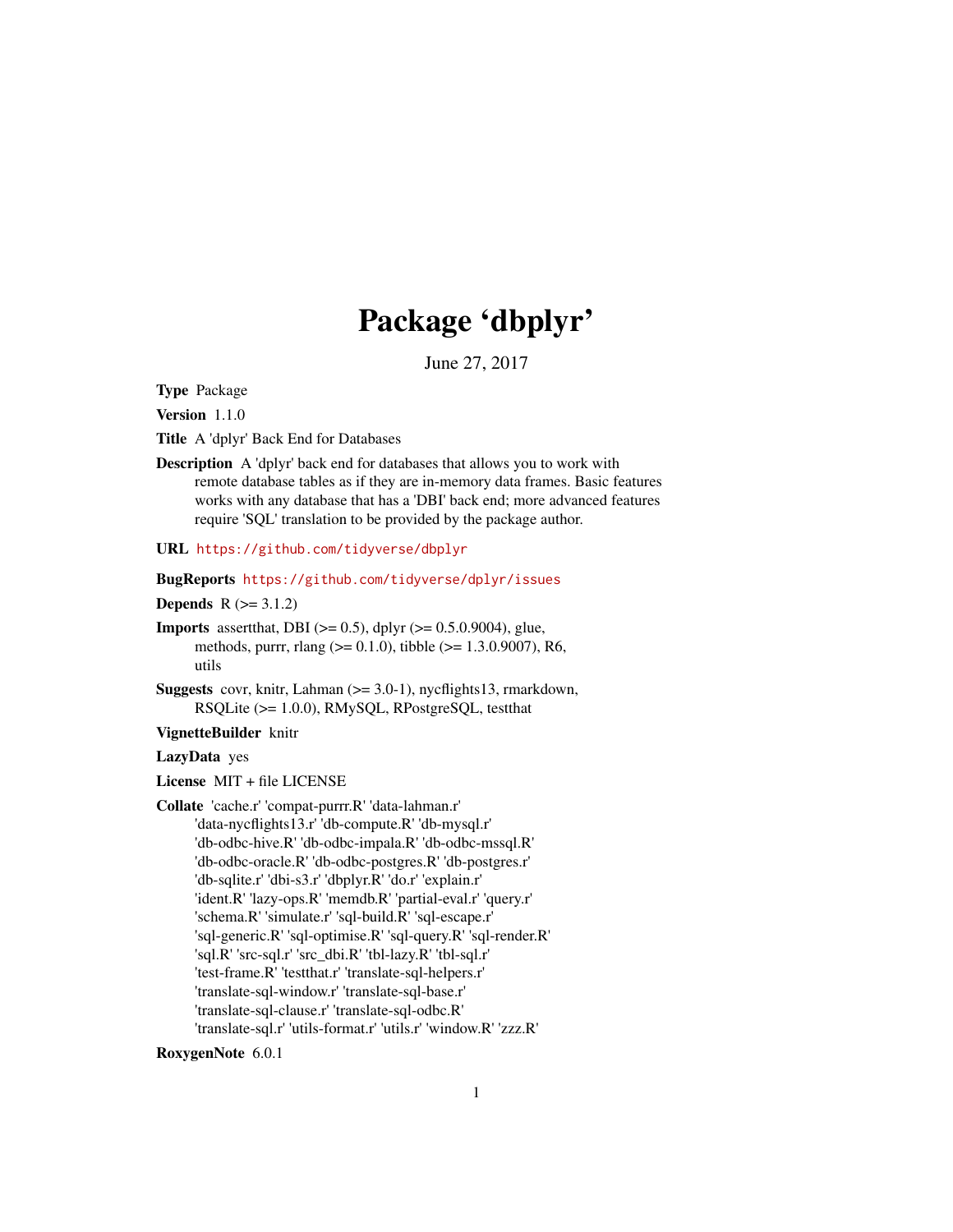<span id="page-1-0"></span>NeedsCompilation no Author Hadley Wickham [aut, cre], RStudio [cph, fnd] Maintainer Hadley Wickham <hadley@rstudio.com> Repository CRAN Date/Publication 2017-06-27 06:55:24 UTC

## R topics documented:

#### **Index** the contract of the contract of the contract of the contract of the contract of the contract of the contract of the contract of the contract of the contract of the contract of the contract of the contract of the co

build\_sql *Build a SQL string.*

## Description

This is a convenience function that should prevent sql injection attacks (which in the context of dplyr are most likely to be accidental not deliberate) by automatically escaping all expressions in the input, while treating bare strings as sql. This is unlikely to prevent any serious attack, but should make it unlikely that you produce invalid sql.

#### Usage

```
build_sql(..., .env = parent.frame(), con = sql_current_toon())
```
## Arguments

| $\cdots$ | input to convert to SQL. Use $sq1()$ to preserve user input as is (dangerous), and<br>ident() to label user input as sql identifiers (safe) |
|----------|---------------------------------------------------------------------------------------------------------------------------------------------|
| env.     | the environment in which to evalute the arguments. Should not be needed in<br>typical use.                                                  |
| con      | database connection; used to select correct quoting characters.                                                                             |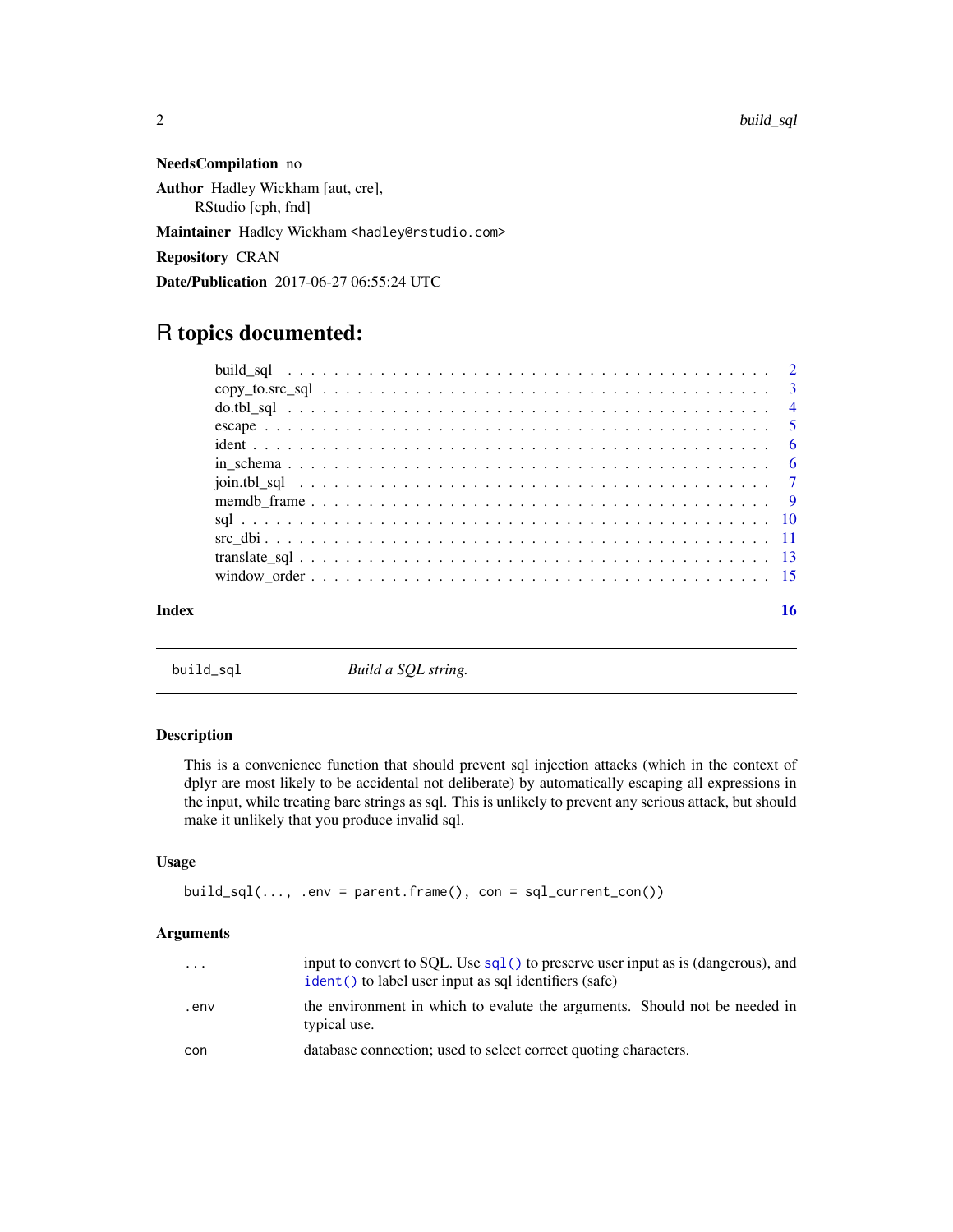## <span id="page-2-0"></span>copy\_to.src\_sql 3

## Examples

```
build_sql("SELECT * FROM TABLE")
x < - "TABLE"
build_sql("SELECT * FROM ", x)
build_sql("SELECT * FROM ", ident(x))
build_sql("SELECT * FROM ", sql(x))
# http://xkcd.com/327/
name <- "Robert'); DROP TABLE Students;--"
build_sql("INSERT INTO Students (Name) VALUES (", name, ")")
```
copy\_to.src\_sql *Copy a local data frame to a DBI backend.*

#### Description

This [copy\\_to\(\)](#page-0-0) method works for all DBI sources. It is useful for copying small amounts of data to a database for examples, experiments, and joins. By default, it creates temporary tables which are typically only visible to the current connection to the database.

## Usage

```
## S3 method for class 'src_sql'
copy_to(dest, df, name = deparse(substitute(df)),
  overwrite = FALSE, types = NULL, temporary = TRUE,
  unique_indexes = NULL, indexes = NULL, analyze = TRUE, \ldots)
```
## Arguments

| dest           | remote data source                                                                                                                                           |
|----------------|--------------------------------------------------------------------------------------------------------------------------------------------------------------|
| df             | local data frame                                                                                                                                             |
| name           | name for new remote table.                                                                                                                                   |
| overwrite      | If TRUE, will overwrite an existing table with name name. If FALSE, will throw<br>an error if name already exists.                                           |
| types          | a character vector giving variable types to use for the columns. See http://<br>www.sqlite.org/datatype3.html for available types.                           |
| temporary      | if TRUE, will create a temporary table that is local to this connection and will be<br>automatically deleted when the connection expires                     |
| unique_indexes | a list of character vectors. Each element of the list will create a new unique<br>index over the specified column(s). Duplicate rows will result in failure. |
| indexes        | a list of character vectors. Each element of the list will create a new index.                                                                               |
| analyze        | if TRUE (the default), will automatically ANALYZE the new table so that the<br>query optimiser has useful information.                                       |
| $\cdots$       | other parameters passed to methods.                                                                                                                          |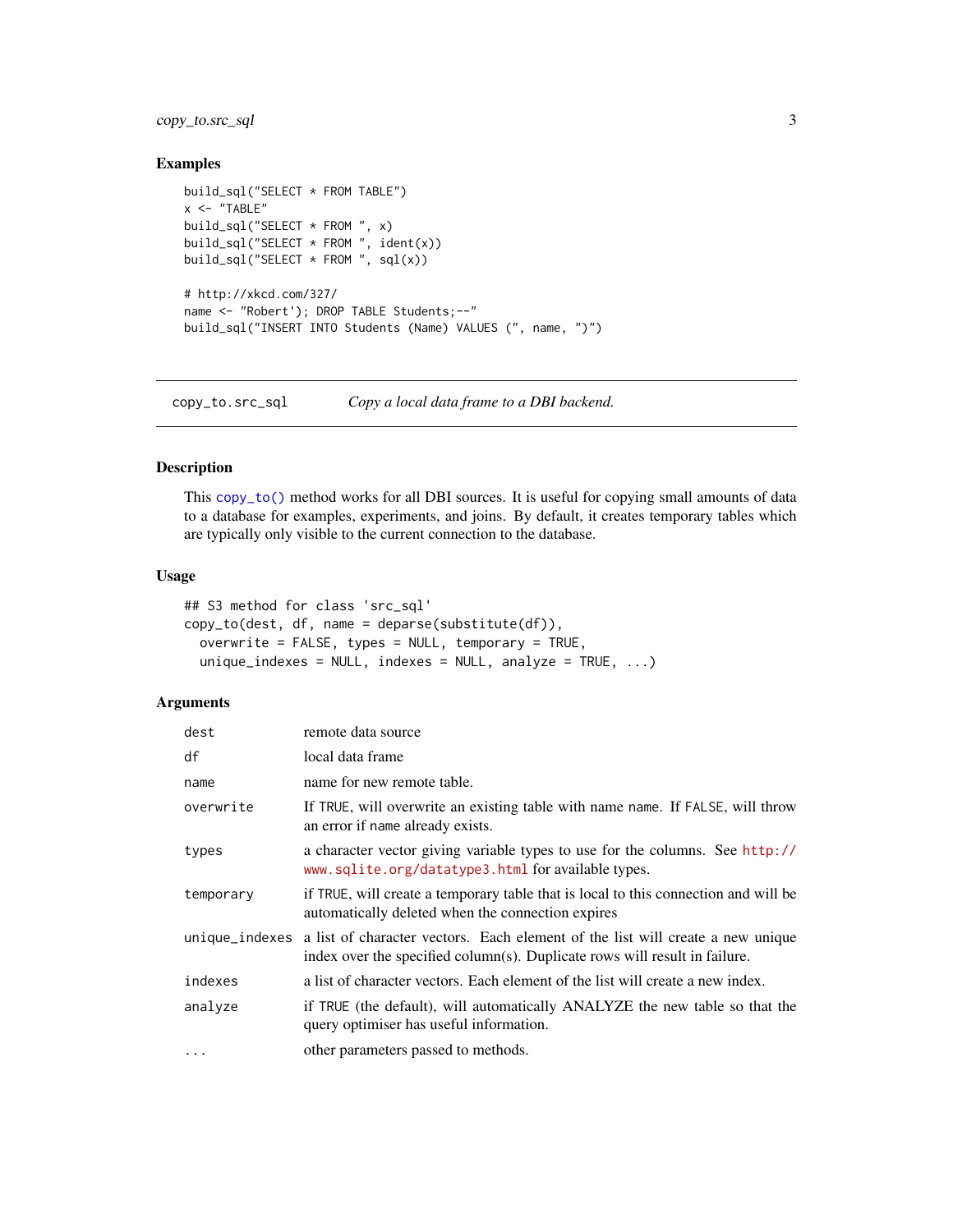## <span id="page-3-0"></span>Value

A [tbl\(\)](#page-0-0) object (invisibly).

## Examples

```
library(dplyr)
set.seed(1014)
mtcars$model <- rownames(mtcars)
mtcars2 <- src_memdb() %>%
  copy_to(mtcars, indexes = list("model"), overwrite = TRUE)
mtcars2 %>% filter(model == "Hornet 4 Drive")
# copy_to is called automatically if you set copy = TRUE
# in the join functions
df \leftarrow tible(cyl = c(6, 8))mtcars2 %>% semi_join(df, copy = TRUE)
```
do.tbl\_sql *Perform arbitrary computation on remote backend*

## Description

Perform arbitrary computation on remote backend

## Usage

```
## S3 method for class 'tbl_sql'
do(.data, ..., .chunk_size = 10000L)
```
## Arguments

| .data               | a tbl                                                                                                                                                                                                                                        |
|---------------------|----------------------------------------------------------------------------------------------------------------------------------------------------------------------------------------------------------------------------------------------|
| $\cdot \cdot \cdot$ | Expressions to apply to each group. If named, results will be stored in a new<br>column. If unnamed, should return a data frame. You can use. to refer to the<br>current group. You can not mix named and unnamed arguments.                 |
| .chunk size         | The size of each chunk to pull into R. If this number is too big, the process will<br>be slow because R has to allocate and free a lot of memory. If it's too small, it<br>will be slow, because of the overhead of talking to the database. |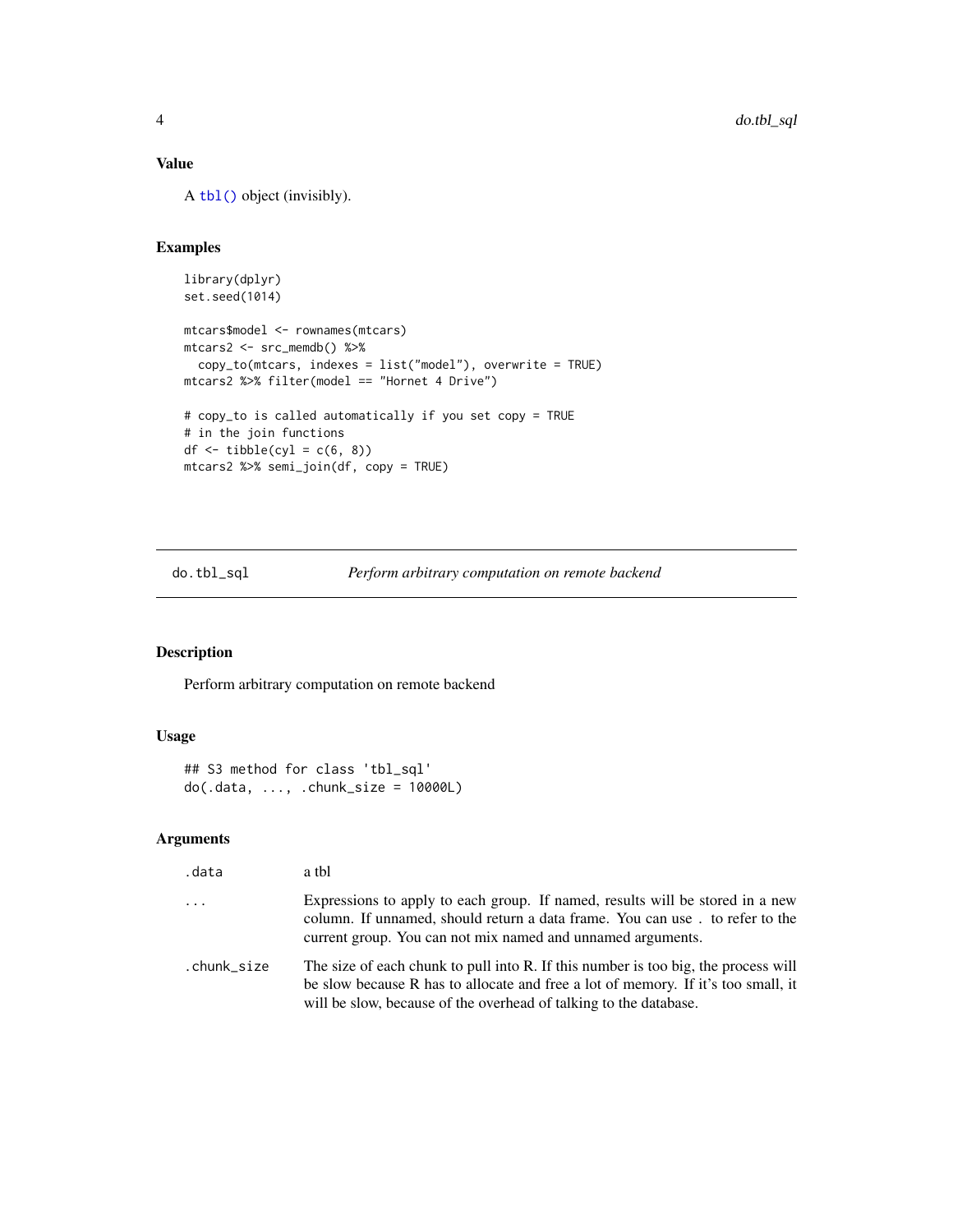<span id="page-4-0"></span>

Escape/quote a string.

## Usage

```
\text{escape}(x, \text{ parents} = \text{NA}, \text{ collapse} = "", \text{con} = \text{NULL})sql\_vector(x, parents = NA, collapse = " ", con = NULL)
```
## Arguments

| $\boldsymbol{\mathsf{x}}$ | An object to escape. Existing sql vectors will be left as is, character vectors are<br>escaped with single quotes, numeric vectors have trailing . 0 added if they're<br>whole numbers, identifiers are escaped with double quotes. |
|---------------------------|-------------------------------------------------------------------------------------------------------------------------------------------------------------------------------------------------------------------------------------|
| parens, collapse          |                                                                                                                                                                                                                                     |
|                           | Controls behaviour when multiple values are supplied. parens should be a log-<br>ical flag, or if NA, will wrap in parens if length $> 1$ .                                                                                         |
|                           | Default behaviour: lists are always wrapped in parens and separated by com-<br>mas, identifiers are separated by commas and never wrapped, atomic vectors are<br>separated by spaces and wrapped in parens if needed.               |
| con                       | Database connection. If not specified, uses SQL 92 conventions.                                                                                                                                                                     |

```
# Doubles vs. integers
escape(1:5)
escape(c(1, 5.4))
# String vs known sql vs. sql identifier
escape("X")
escape(sql("X"))
escape(ident("X"))
# Escaping is idempotent
escape("X")
escape(escape("X"))
escape(escape(escape("X")))
```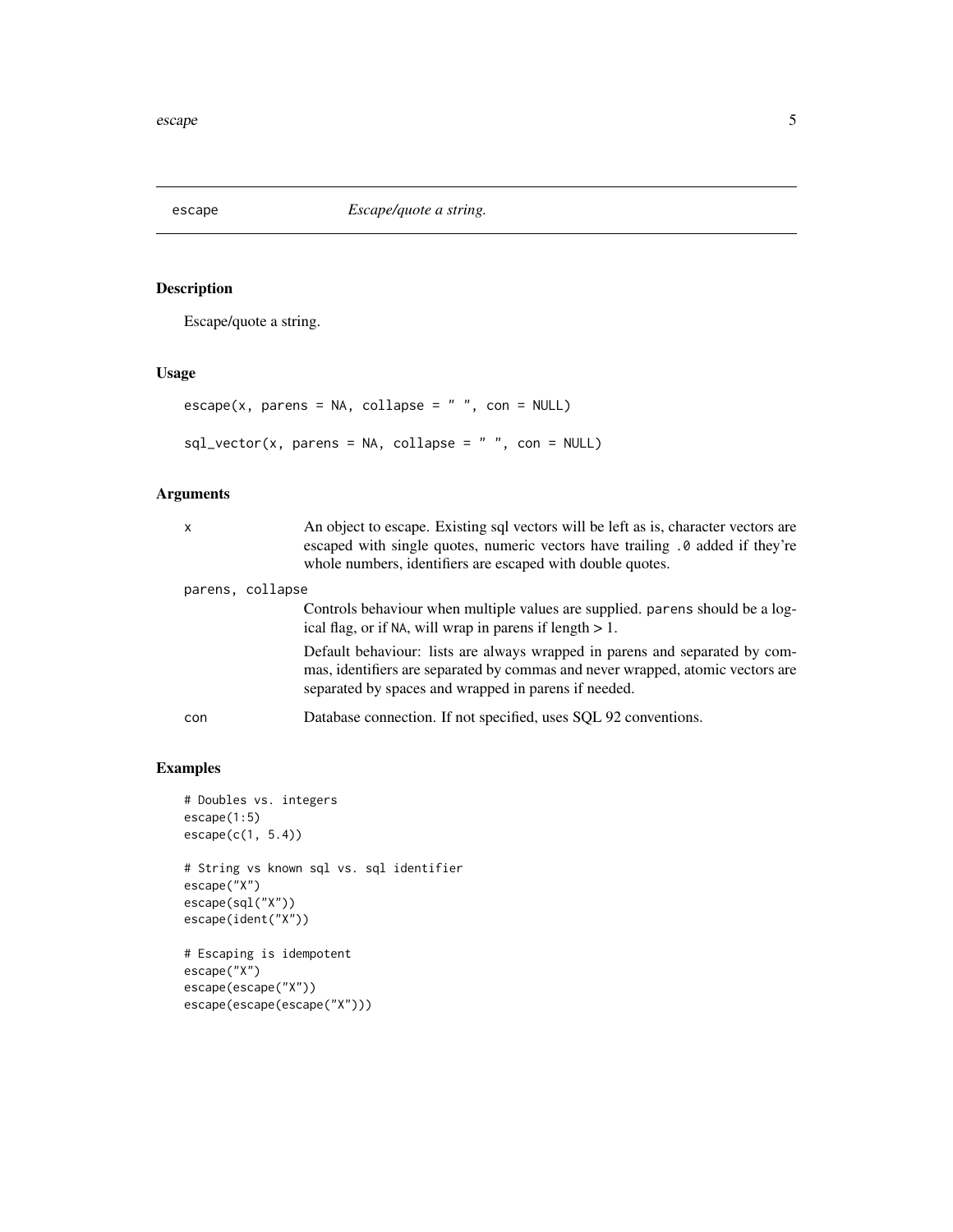<span id="page-5-1"></span><span id="page-5-0"></span>

ident() takes unquoted strings and quotes them for you; ident\_q() assumes its input has already been quoted.

#### Usage

ident(...)  $ident_q(...)$ 

is.ident(x)

## Arguments

| $\cdots$ | A character vector, or name-value pairs |
|----------|-----------------------------------------|
| X        | An object                               |

## Details

These two ident clsases are used during SQL generation to make sure the values will be quoted as, not as strings.

## Examples

```
# SQL92 quotes strings with '
escape("x")
# And identifiers with "
ident("x")
# You can supply multiple inputs
ident(a = "x", b = "y")ident_q(a = "x", b = "y")
```
in\_schema *Refer to a table in a schema*

## Description

Refer to a table in a schema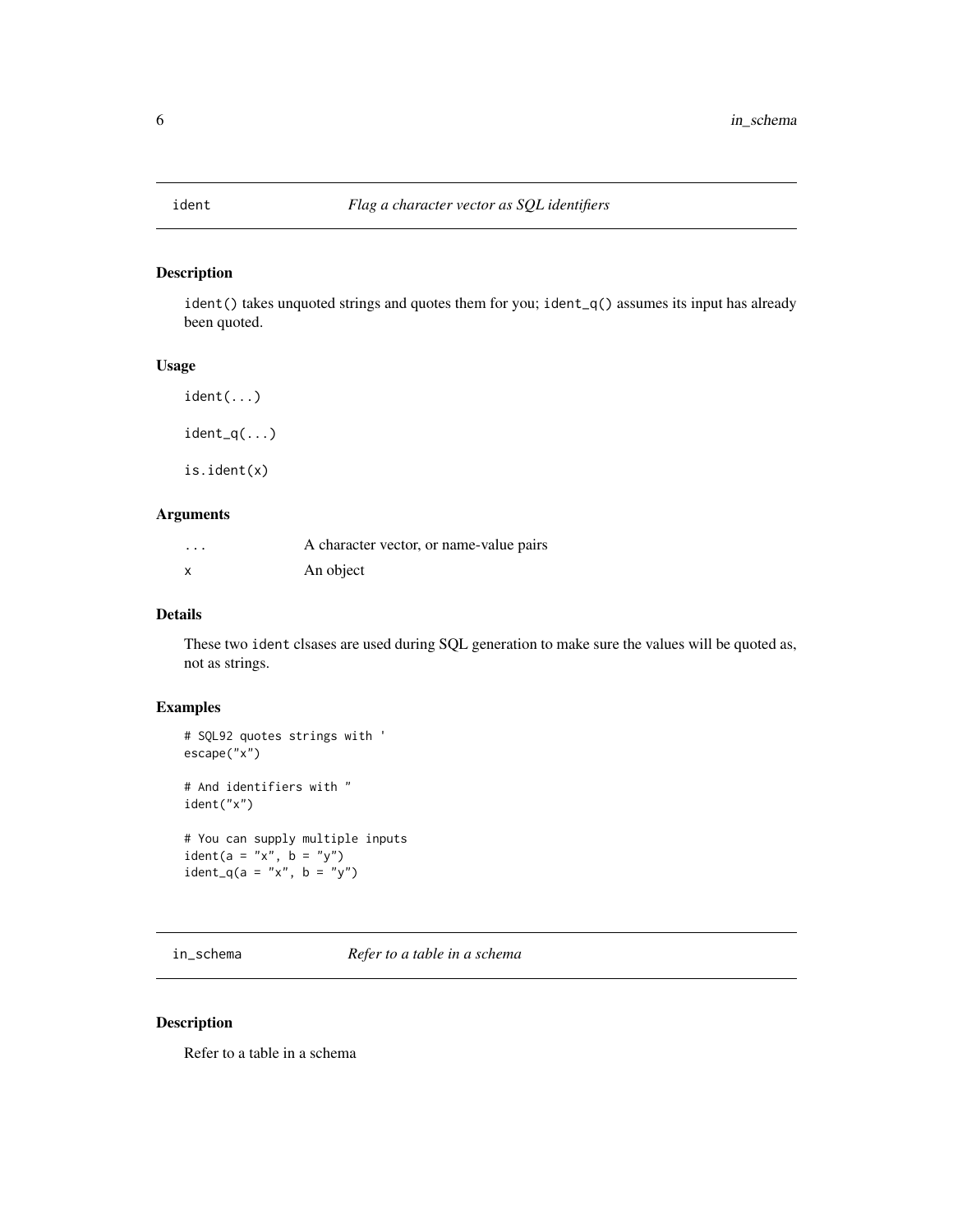## <span id="page-6-0"></span>join.tbl\_sql 7

#### Usage

```
in_schema(schema, table)
```
#### Arguments

schema, table Names of schema and table.

#### Examples

```
in_schema("my_schema", "my_table")
# Example using schemas with SQLite
con <- DBI::dbConnect(RSQLite::SQLite(), ":memory:")
src <- src_dbi(con)
# Add auxilary schema
tmp <- tempfile()
DBI::dbExecute(con, paste0("ATTACH '", tmp, "' AS aux"))
library(dplyr, warn.conflicts = FALSE)
copy_to(con, iris, "df", temporary = FALSE)
copy_to(con, mtcars, in_schema("aux", "df"), temporary = FALSE)
con %>% tbl("df")
con %>% tbl(in_schema("aux", "df"))
```
join.tbl\_sql *Join sql tbls.*

#### **Description**

See [join](#page-0-0) for a description of the general purpose of the functions.

#### Usage

```
## S3 method for class 'tbl_lazy'
inner\_join(x, y, by = NULL, copy = FALSE,sufficient = c("x", "y"), auto_index = FALSE, ...)## S3 method for class 'tbl_lazy'
left\_join(x, y, by = NULL, copy = FALSE,sufficient = c("x", "y"), auto_index = FALSE, ...)## S3 method for class 'tbl_lazy'
right\_join(x, y, by = NULL, copy = FALSE,sufficient = c("x", "y"), auto_index = FALSE, ...)## S3 method for class 'tbl_lazy'
```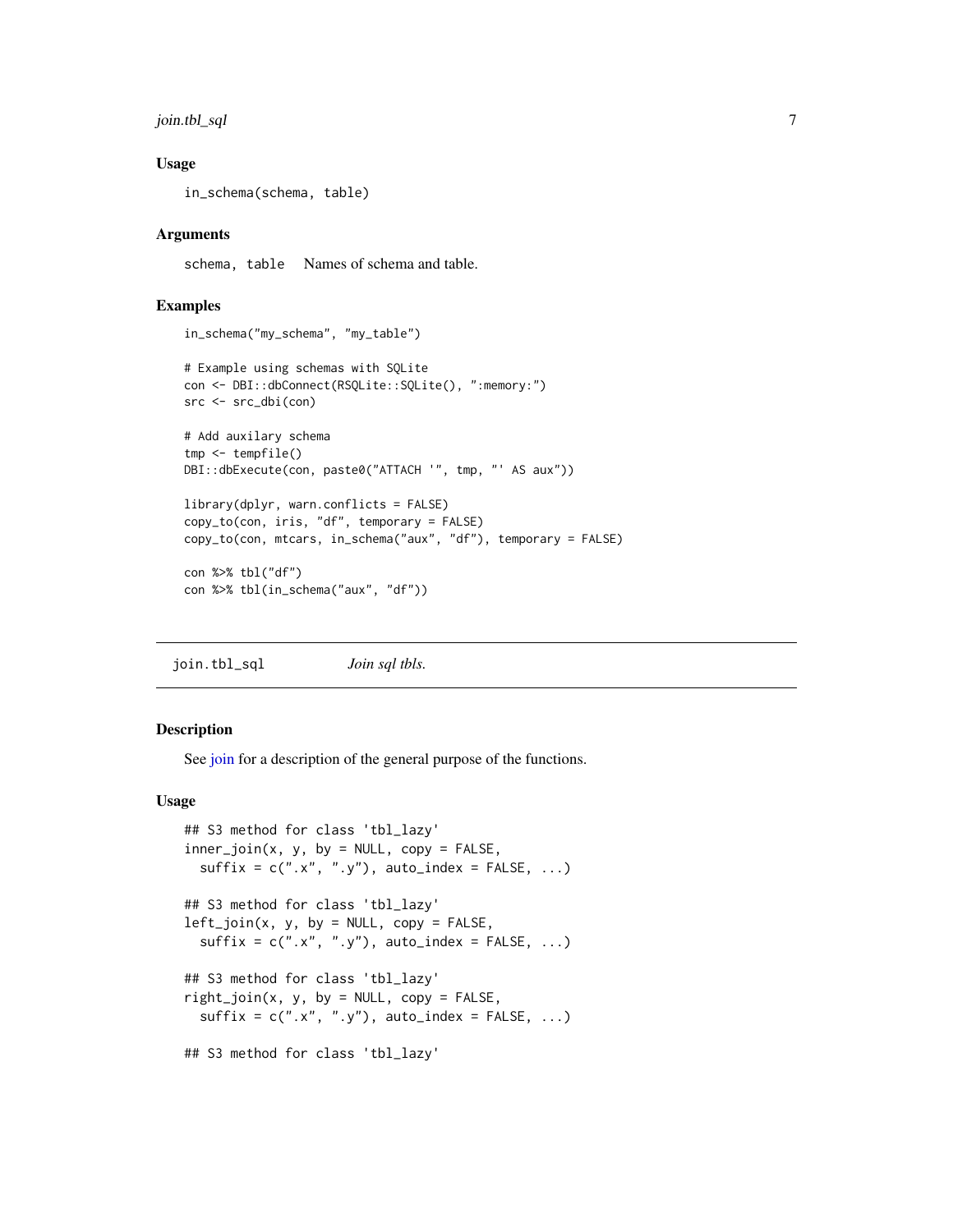```
full\_join(x, y, by = NULL, copy = FALSE,sufficient = c("x", "y"), auto_index = FALSE, ...)## S3 method for class 'tbl_lazy'
semi\_join(x, y, by = NULL, copy = FALSE,auto\_index = FALSE, ...)## S3 method for class 'tbl_lazy'
anti\_join(x, y, by = NULL, copy = FALSE,auto_index = FALSE, ...)
```
#### Arguments

| X          | tbls to join                                                                                                                                                                                                                                                                                                                                                                                                                                                         |
|------------|----------------------------------------------------------------------------------------------------------------------------------------------------------------------------------------------------------------------------------------------------------------------------------------------------------------------------------------------------------------------------------------------------------------------------------------------------------------------|
| У          | tbls to join                                                                                                                                                                                                                                                                                                                                                                                                                                                         |
| by         | a character vector of variables to join by. If NULL, the default, $\star$ _join() will do<br>a natural join, using all variables with common names across the two tables. A<br>message lists the variables so that you can check they're right (to suppress the<br>message, simply explicitly list the variables that you want to join).<br>To join by different variables on x and y use a named vector. For example,<br>by = $c("a" = "b")$ will match x.a to y.b. |
| copy       | If $x$ and $y$ are not from the same data source, and copy is TRUE, then $y$ will<br>be copied into a temporary table in same database as $x. *$ _join() will auto-<br>matically run ANALYZE on the created table in the hope that this will make you<br>queries as efficient as possible by giving more data to the query planner.<br>This allows you to join tables across srcs, but it's potentially expensive operation<br>so you must opt into it.              |
| suffix     | If there are non-joined duplicate variables in x and y, these suffixes will be added<br>to the output to diambiguate them. Should be a character vector of length 2.                                                                                                                                                                                                                                                                                                 |
| auto_index | if copy is TRUE, automatically create indices for the variables in by. This may<br>speed up the join if there are matching indexes in x.                                                                                                                                                                                                                                                                                                                             |
| $\cdots$   | other parameters passed onto methods                                                                                                                                                                                                                                                                                                                                                                                                                                 |

#### Implementation notes

Semi-joins are implemented using WHERE EXISTS, and anti-joins with WHERE NOT EXISTS. Support for semi-joins is somewhat partial: you can only create semi joins where the x and y columns are compared with = not with more general operators.

```
## Not run:
library(dplyr)
if (has_lahman("sqlite")) {
# Left joins ----------------------------------------------------------------
lahman_s <- lahman_sqlite()
batting <- tbl(lahman_s, "Batting")
```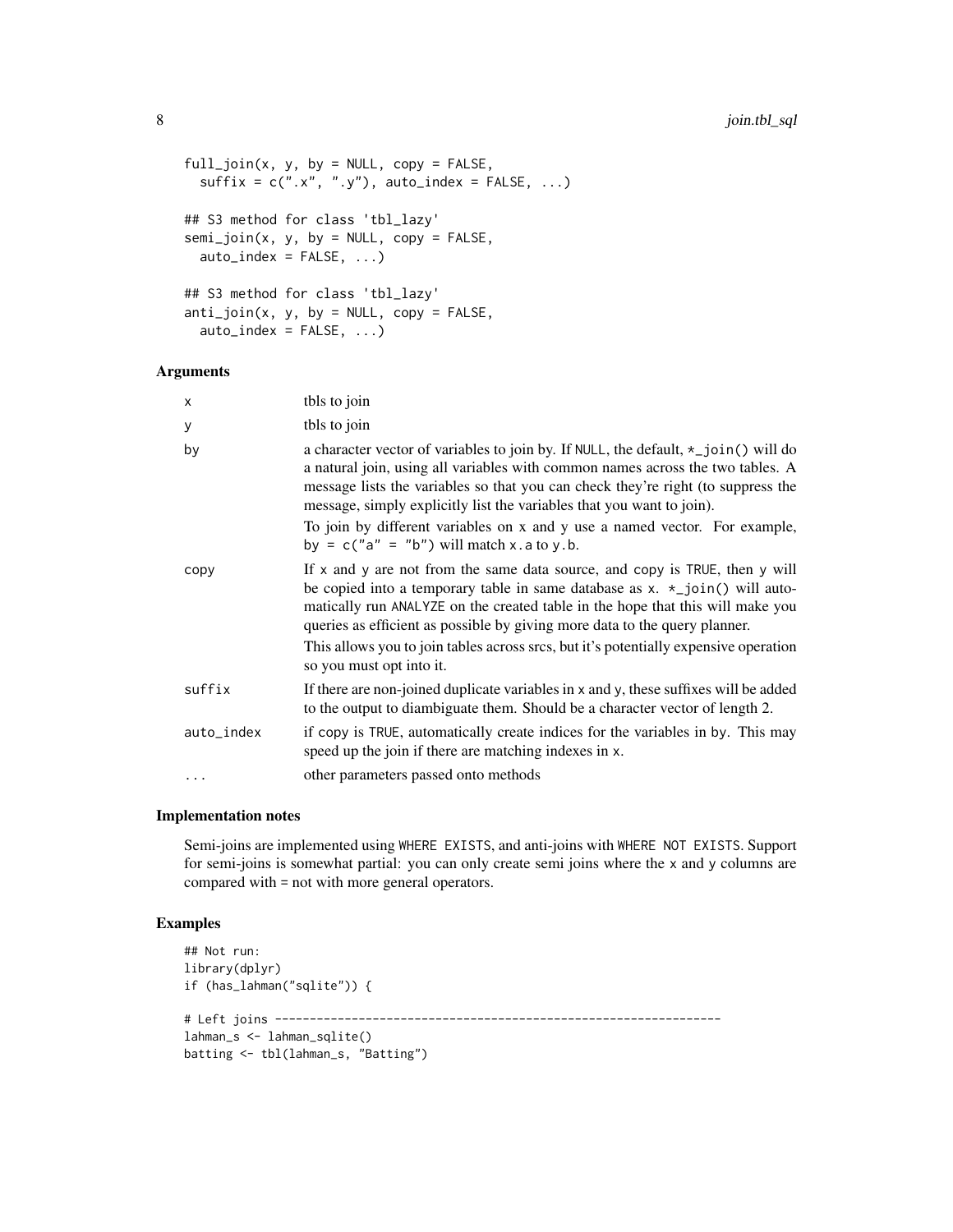```
team_info <- select(tbl(lahman_s, "Teams"), yearID, lgID, teamID, G, R:H)
# Combine player and whole team statistics
first_stint <- select(filter(batting, stint == 1), playerID:H)
both <- left_join(first_stint, team_info, type = "inner", by = c("yearID", "teamID", "lgID"))
head(both)
explain(both)
# Join with a local data frame
grid <- expand.grid(
  teamID = c("WAS", "ATL", "PHI", "NYA"),
  yearID = 2010:2012)
top4a <- left_join(batting, grid, copy = TRUE)
explain(top4a)
# Indices don't really help here because there's no matching index on
# batting
top4b <- left_join(batting, grid, copy = TRUE, auto_index = TRUE)
explain(top4b)
# Semi-joins ----------------------------------------------------------------
people <- tbl(lahman_s, "Master")
# All people in half of fame
hof <- tbl(lahman_s, "HallOfFame")
semi_join(people, hof)
# All people not in the hall of fame
anti_join(people, hof)
# Find all managers
manager <- tbl(lahman_s, "Managers")
semi_join(people, manager)
# Find all managers in hall of fame
famous_manager <- semi_join(semi_join(people, manager), hof)
famous_manager
explain(famous_manager)
# Anti-joins ----------------------------------------------------------------
# batters without person covariates
anti_join(batting, people)
}
## End(Not run)
```
<span id="page-8-1"></span>

memdb\_frame *Create a database table in temporary in-memory database.*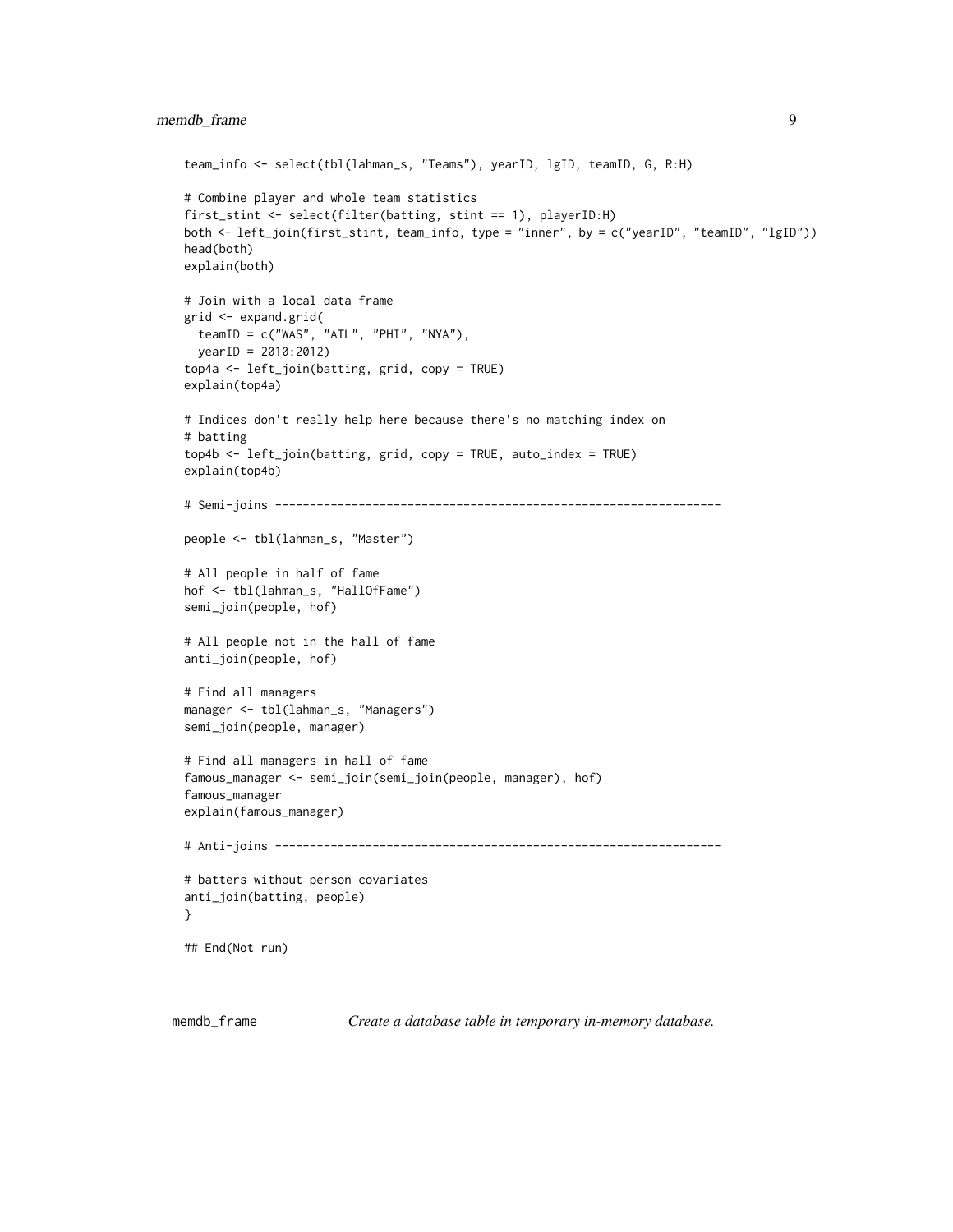<span id="page-9-0"></span>memdb\_frame() works like [tibble::tibble\(\)](#page-0-0), but instead of creating a new data frame in R, it creates a table in [src\\_memdb\(\)](#page-8-1).

### Usage

```
memdb_frame(..., .name = random_table_name())
```
src\_memdb()

#### Arguments

| $\cdot$ $\cdot$ $\cdot$ | A set of name-value pairs. Arguments are evaluated sequentially, so you can<br>refer to previously created variables. |
|-------------------------|-----------------------------------------------------------------------------------------------------------------------|
| .name                   | Name of table in database: defaults to a random name that's unlikely to conflict<br>with an existing table.           |

## Examples

```
library(dplyr)
df \le memdb_frame(x = runif(100), y = runif(100))
df %>% arrange(x)
df %>% arrange(x) %>% show_query()
```
<span id="page-9-1"></span>

|             | ۰.          |
|-------------|-------------|
|             |             |
| I<br>$\sim$ | ×<br>$\sim$ |

```
sql SQL escaping.
```
## Description

These functions are critical when writing functions that translate R functions to sql functions. Typically a conversion function should escape all its inputs and return an sql object.

## Usage

 $sdl(...)$ is.sql(x) as.sql(x)

## Arguments

| $\cdots$ | Character vectors that will be combined into a single SQL expression. |  |  |  |
|----------|-----------------------------------------------------------------------|--|--|--|
|          |                                                                       |  |  |  |

x Object to coerce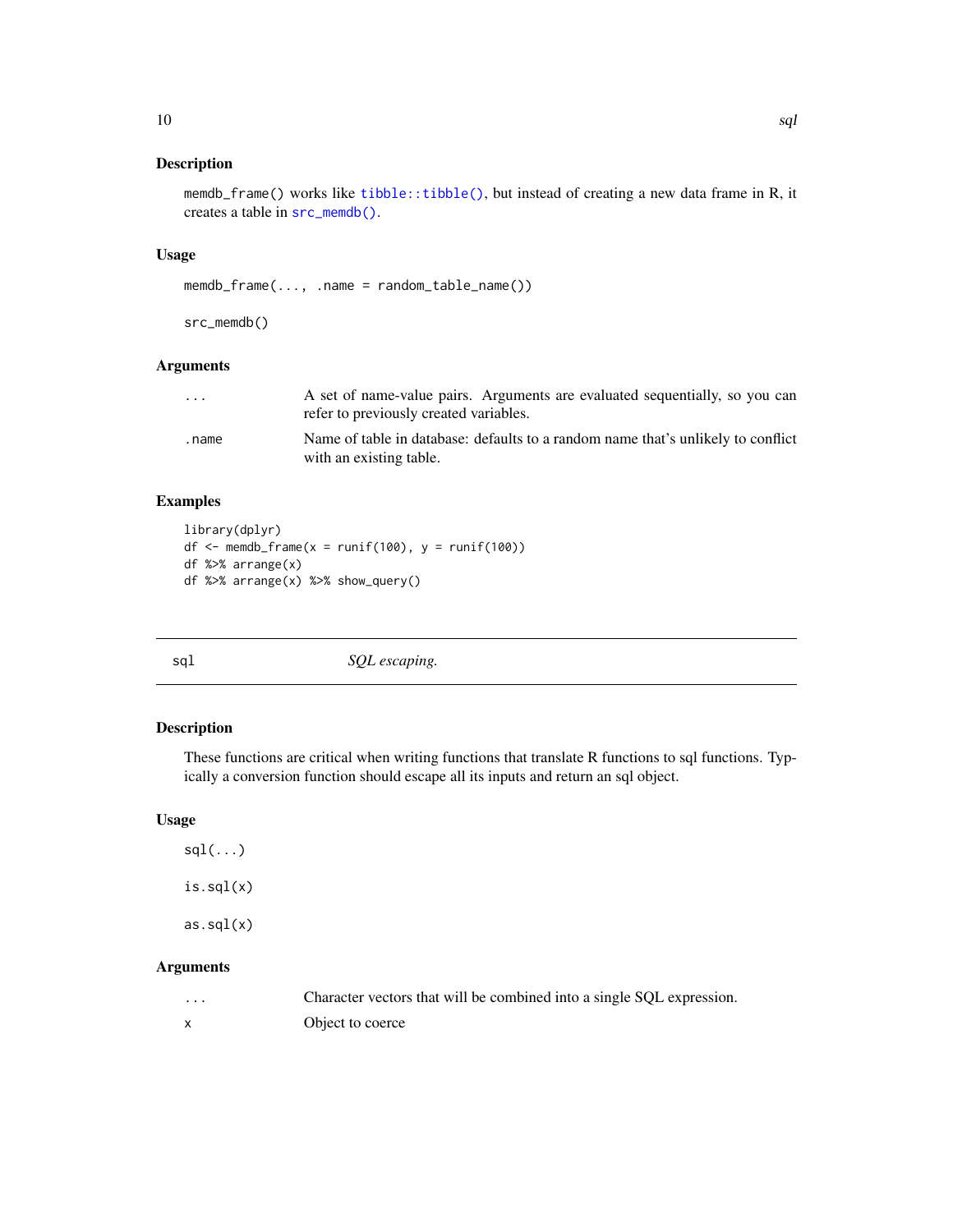<span id="page-10-0"></span>

src\_dbi() is a general dplyr backend that connects to any DBI driver.  $src\_member$  connects to a temporary in-memory SQLite database, that's useful for testing and experimenting.

You can generate a tbl() directly from the DBI connection, or go via  $src\_dbi()$ .

#### Usage

src\_dbi(con, auto\_disconnect = FALSE) ## S3 method for class 'src\_dbi' tbl(src, from, ...)

## Arguments

| con             | An object that inherits from DBI::DBIConnection, typically generated by DBI::dbConnect                                                          |
|-----------------|-------------------------------------------------------------------------------------------------------------------------------------------------|
| auto_disconnect |                                                                                                                                                 |
|                 | Should the connection be automatically closed when the src is deleted. This is<br>useful for older DBI backends that don't clean up themselves. |
| src             | Either a src_dbi or DBIConnection                                                                                                               |
| from            | Either a string (giving a table name) or literal $sql()$ .                                                                                      |
| $\cdots$        | Needed for compatibility with generic; currently ignored.                                                                                       |

## Details

All data manipulation on SQL tbls are lazy: they will not actually run the query or retrieve the data unless you ask for it: they all return a new tbl\_dbi object. Use [compute\(\)](#page-0-0) to run the query and save the results in a temporary in the database, or use [collect\(\)](#page-0-0) to retrieve the results to R. You can see the query with [show\\_query\(\)](#page-0-0).

For best performance, the database should have an index on the variables that you are grouping by. Use [explain\(\)](#page-0-0) to check that the database is using the indexes that you expect.

There is one excpetion:  $do()$  is not lazy since it must pull the data into R.

## Value

An S3 object with class src\_dbi, src\_sql, src.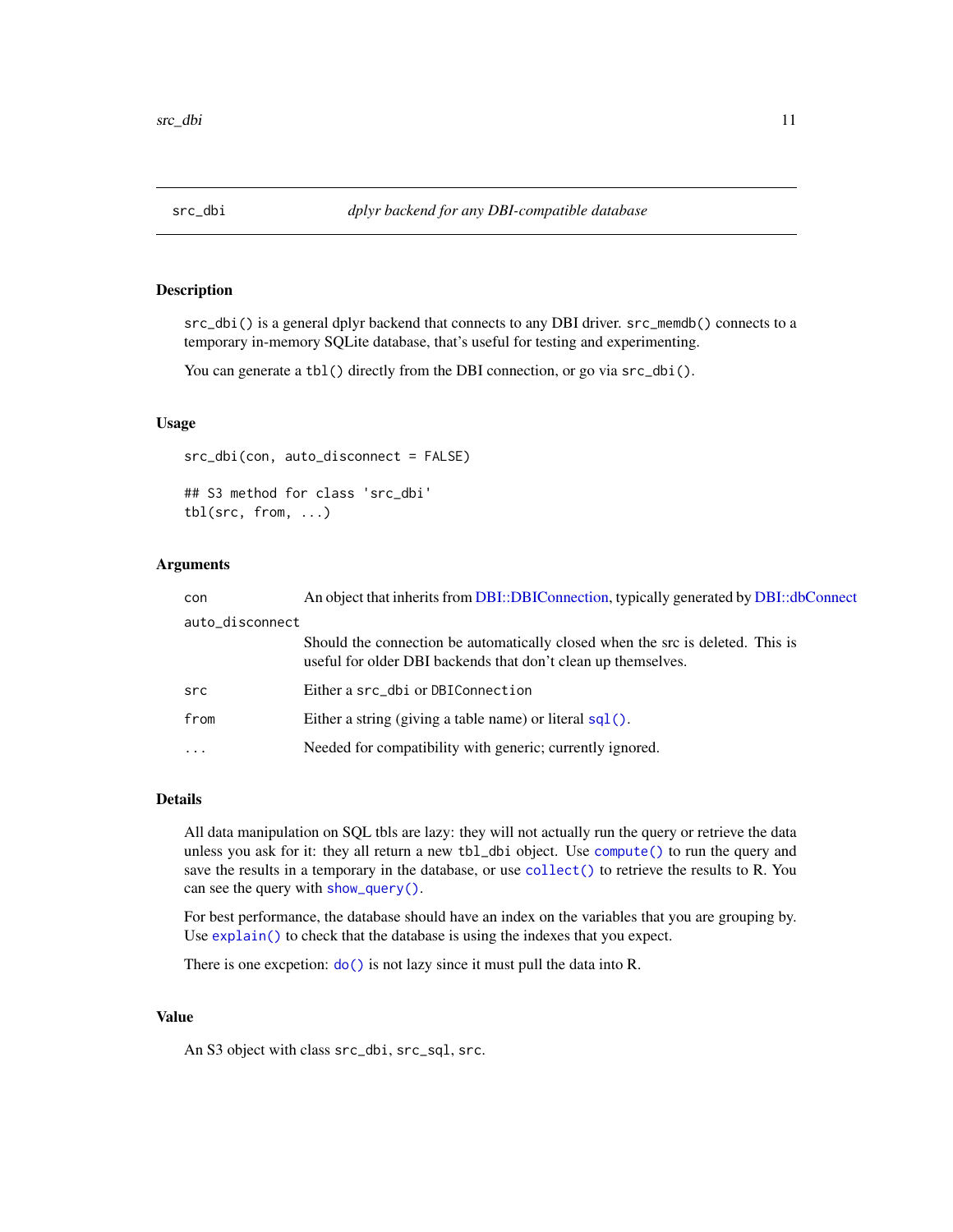```
# Basic connection using DBI -------------------------------------------
library(dplyr)
con <- DBI::dbConnect(RSQLite::SQLite(), ":memory:")
src <- src_dbi(con)
# Add some data
copy_to(src, mtcars)
src
DBI::dbListTables(con)
# To retrieve a single table from a source, use `tbl()`
src %>% tbl("mtcars")
# You can also use pass raw SQL if you want a more sophisticated query
src %>% tbl(sql("SELECT * FROM mtcars WHERE cyl == 8"))
# Alternatively, you can use the `src_sqlite()` helper
src2 <- src_sqlite(":memory:", create = TRUE)
# If you just want a temporary in-memory database, use src_memdb()
src3 \leq src_meandb()# To show off the full features of dplyr's database integration,
# we'll use the Lahman database. lahman_sqlite() takes care of
# creating the database.
if (has_lahman("sqlite")) {
lahman_p <- lahman_sqlite()
batting <- lahman_p %>% tbl("Batting")
batting
# Basic data manipulation verbs work in the same way as with a tibble
batting %>% filter(yearID > 2005, G > 130)
batting %>% select(playerID:lgID)
batting %>% arrange(playerID, desc(yearID))
batting %>% summarise(G = mean(G), n = n())
# There are a few exceptions. For example, databases give integer results
# when dividing one integer by another. Multiply by 1 to fix the problem
batting %>%
  select(playerID:lgID, AB, R, G) %>%
  mutate(
  R_{per\_game1} = R / G,
   R_{per\_game2} = R * 1.0 / G)
# All operations are lazy: they don't do anything until you request the
# data, either by `print()`ing it (which shows the first ten rows),
# or by `collect()`ing the results locally.
system.time(recent <- filter(batting, yearID > 2010))
```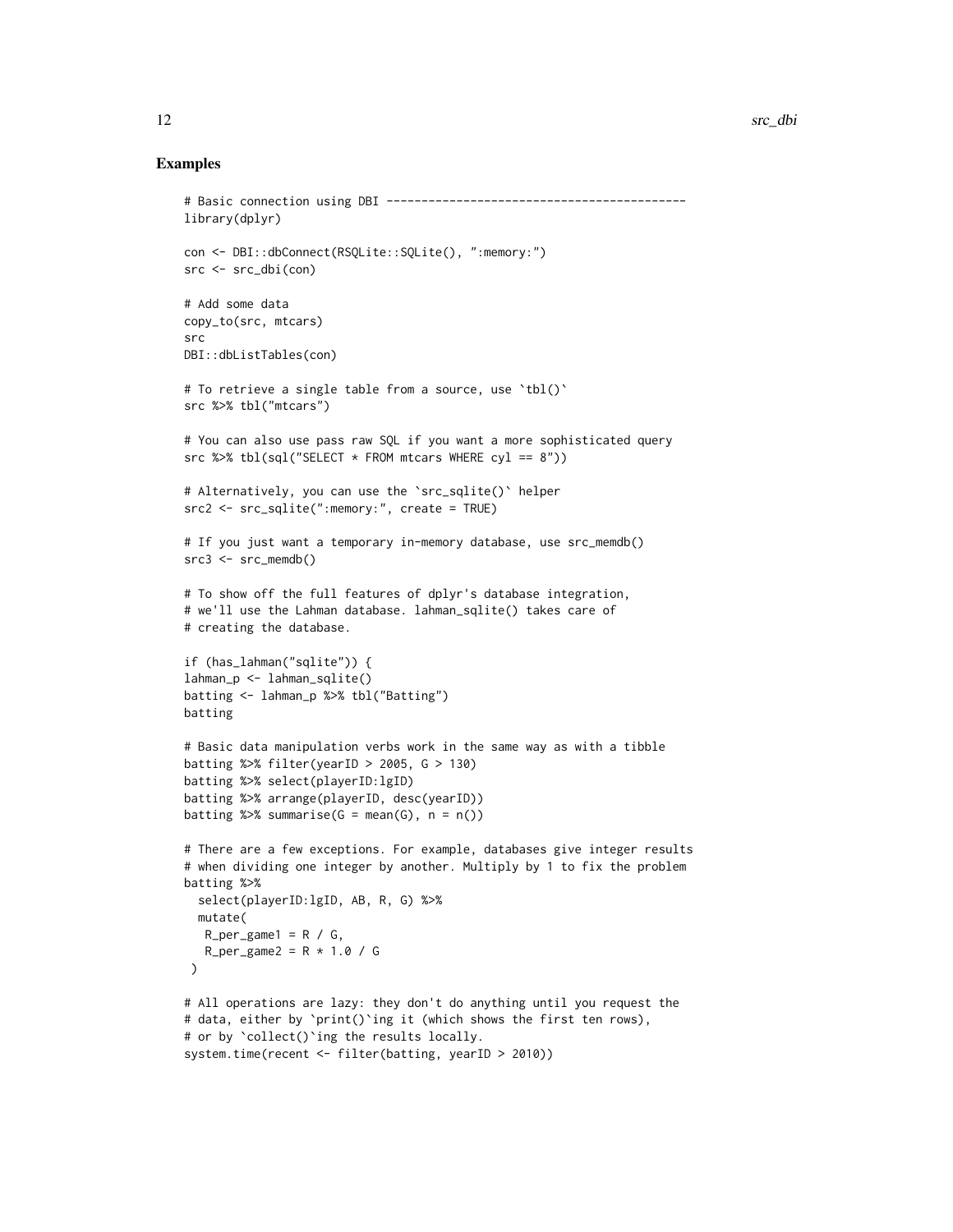## <span id="page-12-0"></span>translate\_sql 13

```
system.time(collect(recent))
# You can see the query that dplyr creates with show_query()
batting %>%
  filter(G > 0) %>%
  group_by(playerID) %>%
  summarise(n = n()) %>%
  show_query()
}
```
translate\_sql *Translate an expression to sql.*

#### Description

Translate an expression to sql.

#### Usage

```
translate\_sql(..., con = NULL, vars = character(), vars\_group = NULL,vars_order = NULL, vars_frame = NULL, window = TRUE)
```

```
translate_sql_(dots, con = NULL, vars_group = NULL, vars_order = NULL,
  vars_frame = NULL, window = TRUE)
```
#### Arguments

| $\ldots$ , dots | Expressions to translate. translate_sql() automatically quotes them for you.<br>translate_sql_() expects a list of already quoted objects.          |
|-----------------|-----------------------------------------------------------------------------------------------------------------------------------------------------|
| con             | An optional database connection to control the details of the translation. The<br>default, NULL, generates ANSI SQL.                                |
| vars            | Deprecated. Now call partial_eval() directly.                                                                                                       |
|                 | vars_group, vars_order, vars_frame                                                                                                                  |
|                 | Parameters used in the OVER expression of windowed functions.                                                                                       |
| window          | Use FALSE to suppress generation of the OVER statement used for window func-<br>tions. This is necessary when generating SQL for a grouped summary. |

## Base translation

The base translator, base\_sql, provides custom mappings for ! (to NOT), && and & to AND, || and | to OR, ^ to POWER, %>% to %, ceiling to CEIL, mean to AVG, var to VARIANCE, tolower to LOWER, toupper to UPPER and nchar to LENGTH.

c() and : keep their usual R behaviour so you can easily create vectors that are passed to sql.

All other functions will be preserved as is. R's infix functions (e.g. %like%) will be converted to their SQL equivalents (e.g. LIKE). You can use this to access SQL string concatenation: || is mapped to OR, but %||% is mapped to ||. To suppress this behaviour, and force errors immediately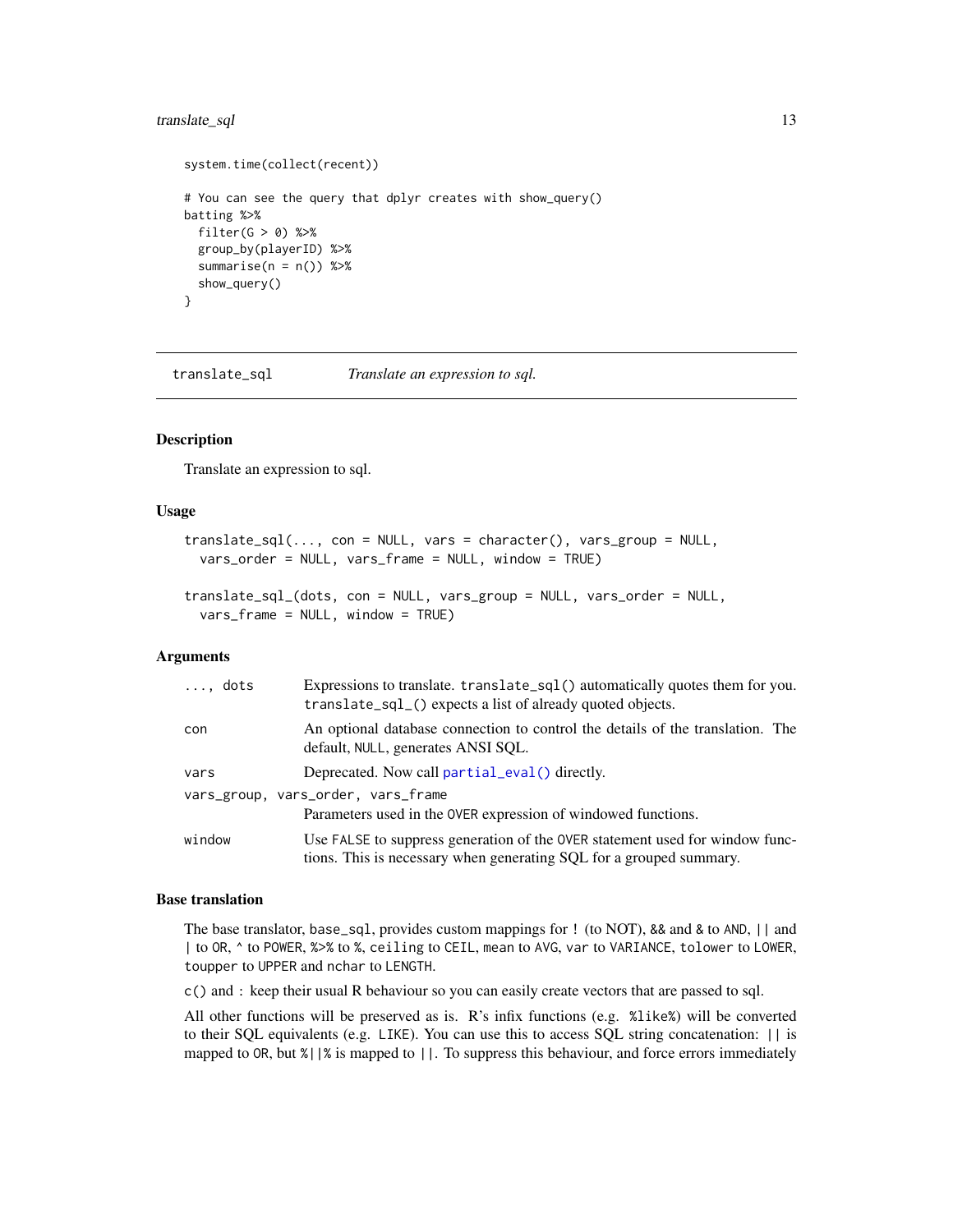when dplyr doesn't know how to translate a function it encounters, using set the dplyr.strict\_sql option to TRUE.

You can also use  $\text{sgl}(\cdot)$  to insert a raw sql string.

#### SQLite translation

The SQLite variant currently only adds one additional function: a mapping from sd() to the SQL aggregation function STDEV.

## Examples

```
# Regular maths is translated in a very straightforward way
translate_sql(x + 1)translate_sql(sin(x) + tan(y))# Note that all variable names are escaped
translate_sql(like == "x")
# In ANSI SQL: "" quotes variable _names_, '' quotes strings
# Logical operators are converted to their sql equivalents
translate_sql(x < 5 & !(y >= 5))
# xor() doesn't have a direct SQL equivalent
translate_sql(xor(x, y))
# If is translated into case when
translate_sql(if (x > 5) "big" else "small")
# Infix functions are passed onto SQL with % removed
translate_sql(first %like% "Had%")
translate_sql(first %is% NULL)
translate_sql(first %in% c("John", "Roger", "Robert"))
# And be careful if you really want integers
translate_sql(x == 1)translate_sql(x == 1L)# If you have an already quoted object, use translate_sql_:
x \leftarrow \text{quote}(y + 1 / \sin(t))translate_sql_(list(x))
# Windowed translation --------------------------------------------
# Known window functions automatically get OVER()
translate_sql(mpg > mean(mpg))
# Suppress this with window = FALSE
translate_sql(mpg > mean(mpg), window = FALSE)
# vars_group controls partition:
translate_sql(mpg > mean(mpg), vars_group = "cyl")
# and vars_order controls ordering for those functions that need it
```
translate\_sql(cumsum(mpg))

<span id="page-13-0"></span>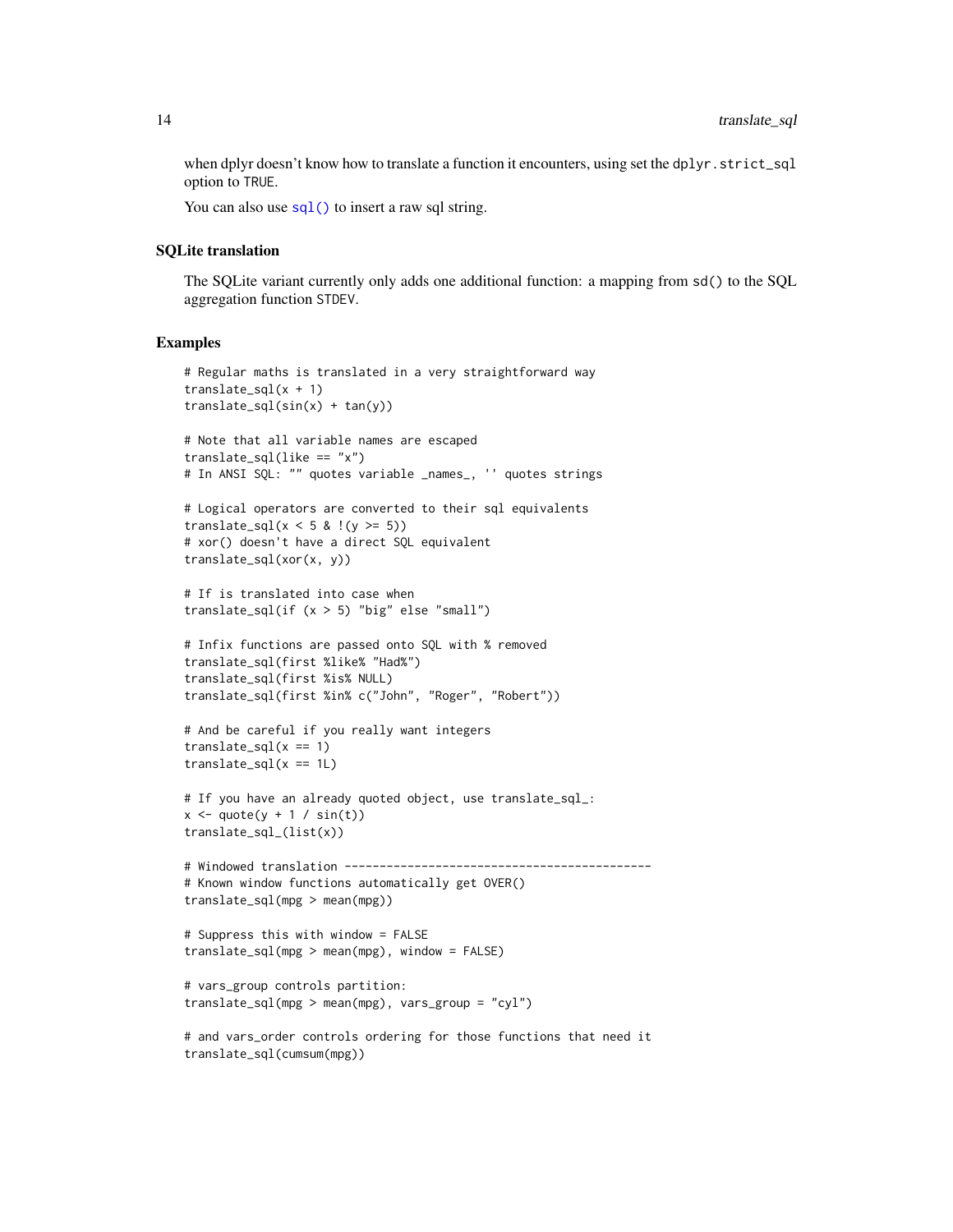## <span id="page-14-0"></span>window\_order 15

```
translate_sql(cumsum(mpg), vars_order = "mpg")
```
window\_order *Override window order and frame*

## Description

Override window order and frame

#### Usage

```
window_order(.data, ...)
```
window\_frame(.data, from = -Inf, to = Inf)

## Arguments

| .data    | A remote tibble                  |
|----------|----------------------------------|
| .        | Name-value pairs of expressions. |
| from, to | Bounds of the frame.             |

```
library(dplyr)
df <- lazy_frame(g = rep(1:2, each = 5), y = runif(10), z = 1:10)
df %>%
 window_order(y) %>%
 mutate(z = cumsum(y)) %sql_build()
df %>%
 group_by(g) %>%
 window_frame(-3, 0) %>%
 window_order(z) %>%
 mutate(z = sum(x)) %sql_build()
```